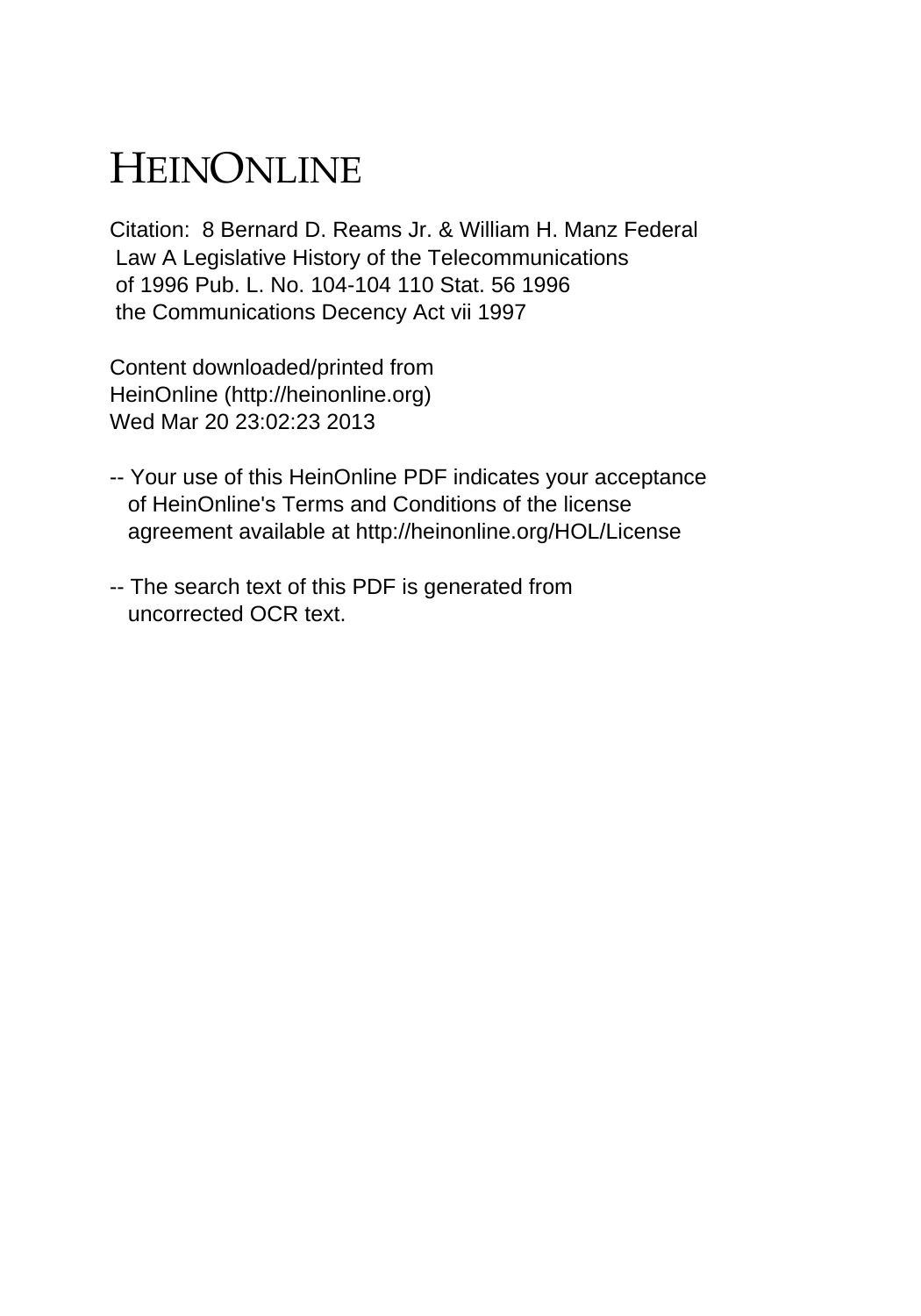### **TABLE OF DOCUMENTS**

#### **VOLUME 8**

#### **Section X - Past Hearings**

- **Doc. No. 171 -** Telecommunications Act of 1980 - Hearings on H.R. **6121** before the Subcommittee on Monopolies and Commercial Law of the Committee on the Judiciary, House of Representatives, 96th Congress, 2d Session, Serial No. 69 (September 9 and 16, 1980).
- **Doc. No. 172 -** Proposed Antitrust Settlement of U.S. v. A.T.&T. - Joint Hearings before the Subcommittee on Telecommunications, Consumer Protection, and Finance of the Committee on Energy and Commerce and the Subcommittee on Monopolies and Commercial Law of the Committee on the Judiciary, House of Representatives, 97th Congress, 2d Session, Serial No. 97- **116** and Serial No. 35 (January 26 and 28, 1982).

For *Master Table of Documents* of this set, please refer to *Volume 1.*

٥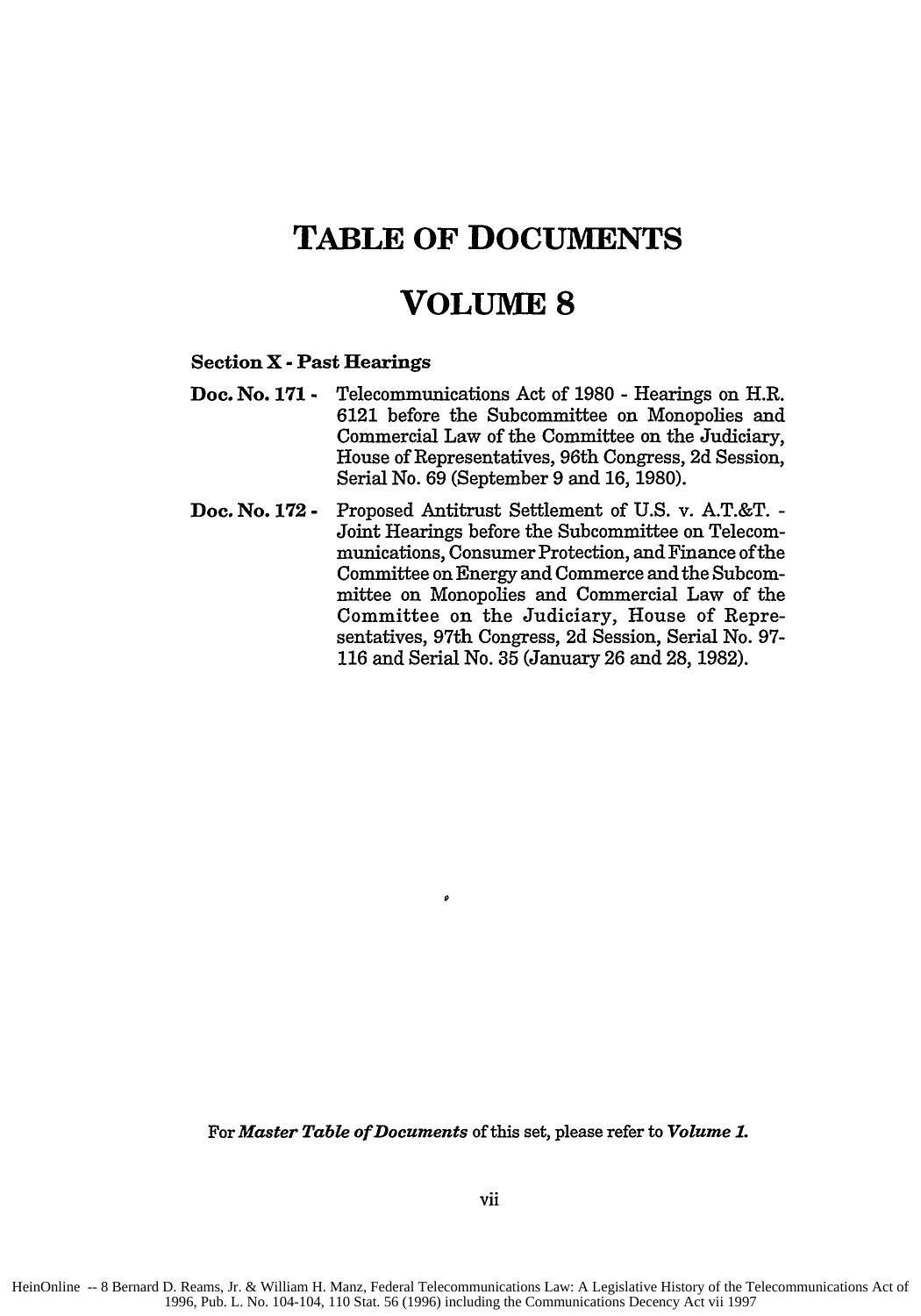HeinOnline -- 8 Bernard D. Reams, Jr. & William H. Manz, Federal Telecommunications Law: A Legislative History of the Telecommunications Act of 1996, Pub. L. No. 104-104, 110 Stat. 56 (1996) including the Communications Decency Act viii 1997

 $\bar{J}$ 

 $\ddot{\phantom{a}}$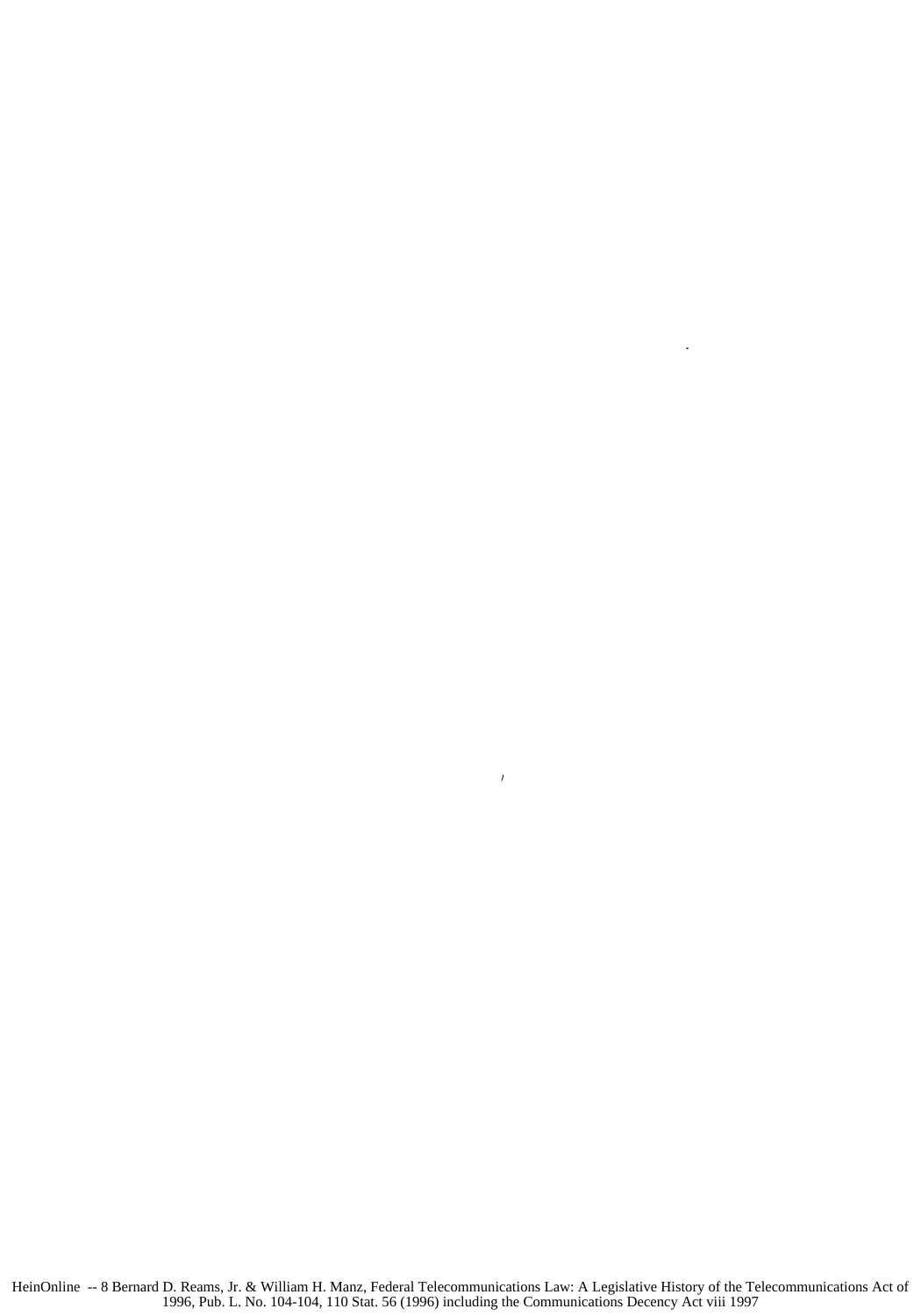## Document No. **171**

 $\sim$   $\lambda$